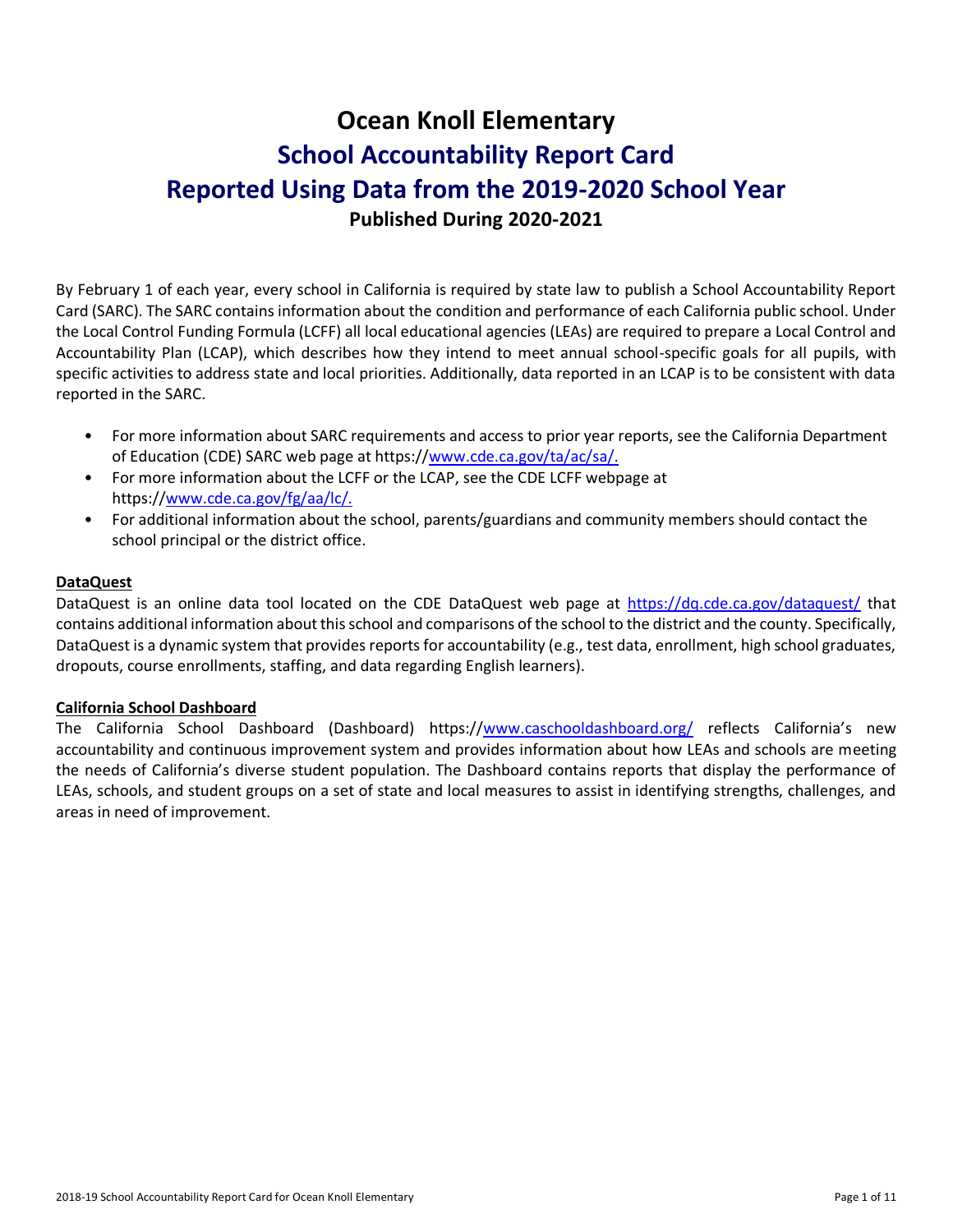# **About This School**

### **School Contact Information (School Year 2020-2021)**

| <b>Entity</b>                            | <b>Contact Information</b> |
|------------------------------------------|----------------------------|
| <b>School Name</b>                       | Ocean Knoll Elementary     |
| <b>Street</b>                            | 910 Melba Rd.              |
| City, State, Zip                         | Encinitas, CA 92024-3901   |
| <b>Phone Number</b>                      | (760) 944-4351             |
| Principal                                | Jennifer Bond              |
| <b>Email Address</b>                     | jennifer.bond@eusd.net     |
| Website                                  | www.eusd.net/ok            |
| <b>County-District-School (CDS) Code</b> | 37 68080 6038152           |

### **District Contact Information (School Year 2020-2021)**

| <b>Entity</b>        | <b>Contact Information</b>                        |
|----------------------|---------------------------------------------------|
| <b>District Name</b> | <b>Encinitas Union Elementary School District</b> |
| Phone Number         | 760.944.4300                                      |
| Superintendent       | Andrée Grey                                       |
| <b>Email Address</b> | Andrée.Grey@eusd.net                              |
| Website              | www.eusd.net/pages/default.aspx                   |

### **School Description and Mission Statement (School Year 2020-2021)**

Ocean Knoll Elementary is an award-winning public school in Encinitas, California that has served multiple generations of kindergarten through sixth grade children since 1959. Ocean Knoll's International Baccalaureate Primary Years Program, authorized in 2013, provides our students an engaging education in which students master twenty-first century knowledge and skills through an academically challenging curriculum, requiring students to take initiative, research, organize and complete projects, and present their findings, preparing our children for critical thinking, community service, and collegelevel coursework. see more

The mission of Ocean Knoll Elementary School is to meet the diverse needs of our students by fostering collaboration and innovation within our rigorous and personalized educational programs. Through inquiry, reflection and responsible action, Ocean Knoll's programs encourage students to become compassionate, life-long learners who think critically about their role as active citizens of a global community.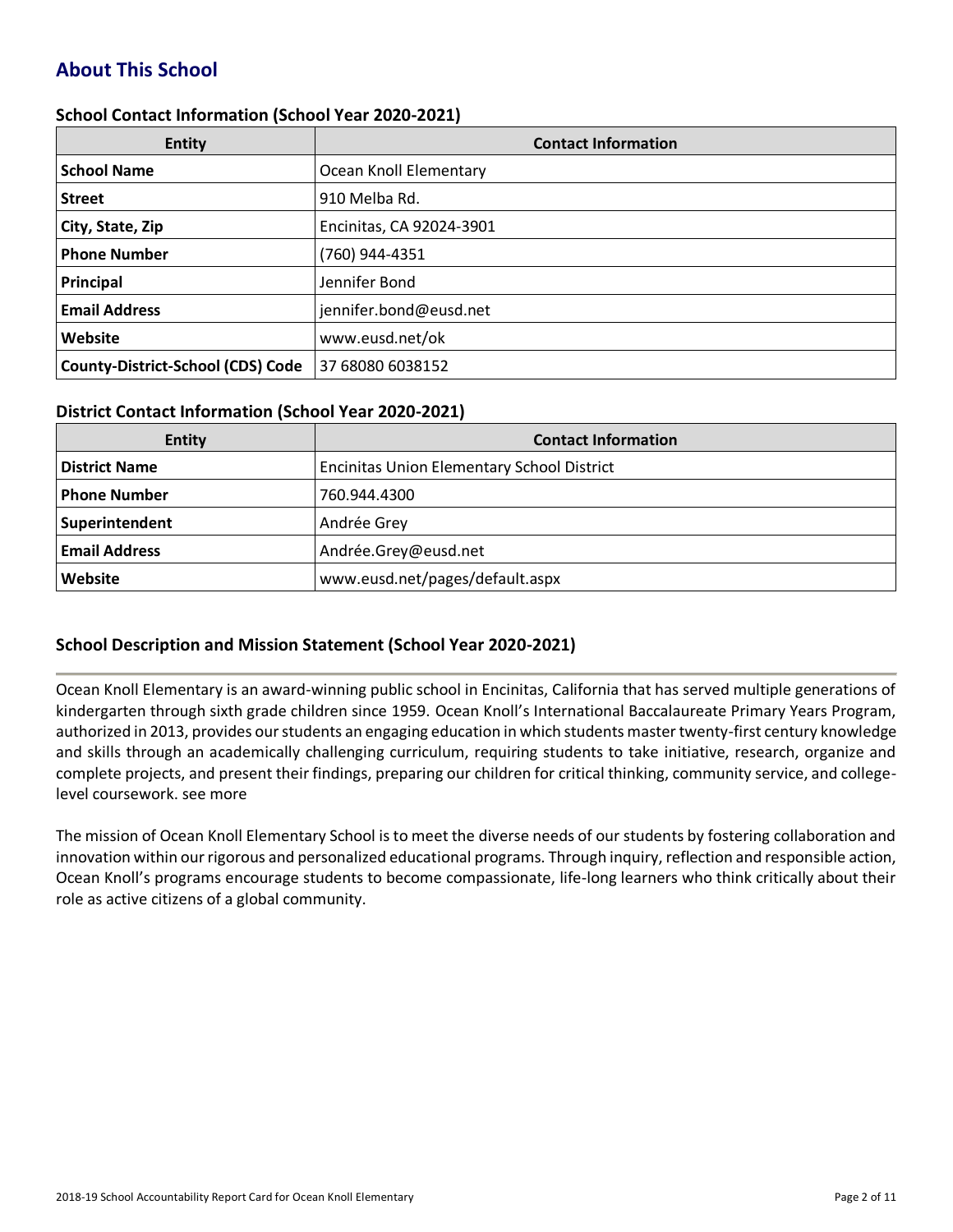### **Student Enrollment by Grade Level (School Year 2019-2020)**

| <b>Grade Level</b>      | <b>Number of Students</b> |
|-------------------------|---------------------------|
| Kindergarten            | 91                        |
| Grade 1                 | 96                        |
| Grade 2                 | 96                        |
| Grade 3                 | 93                        |
| Grade 4                 | 95                        |
| Grade 5                 | 116                       |
| Grade 6                 | 94                        |
| <b>Total Enrollment</b> | 681                       |

### **Student Enrollment by Student Group (School Year 2019-2020)**

| <b>Student Group</b>                       | <b>Percent of Total Enrollment</b> |
|--------------------------------------------|------------------------------------|
| <b>Black or African American</b>           | 0.4                                |
| American Indian or Alaska Native           | 0.3                                |
| Asian                                      | 2.3                                |
| <b>Filipino</b>                            | 0.7                                |
| <b>Hispanic or Latino</b>                  | 36.9                               |
| <b>Native Hawaiian or Pacific Islander</b> | 0.4                                |
| White                                      | 55.4                               |
| <b>Two or More Races</b>                   | 2.6                                |
| <b>Socioeconomically Disadvantaged</b>     | 31                                 |
| <b>English Learners</b>                    | 19.4                               |
| <b>Students with Disabilities</b>          | 12                                 |
| <b>Homeless</b>                            | 1                                  |

# **A. Conditions of Learning**

### **State Priority: Basic**

The SARC provides the following information relevant to the State priority: Basic (Priority 1):

- Degree to which teachers are appropriately assigned and fully credentialed in the subject area and for the pupils they are teaching;
- Pupils have access to standards-aligned instructional materials; and
- School facilities are maintained in good repair

### **Teacher Credentials**

| <b>Teachers</b>                                                    |          | <b>School</b><br>2019-20 | <b>School</b><br>2020-21 | <b>District</b><br>2020-21 |
|--------------------------------------------------------------------|----------|--------------------------|--------------------------|----------------------------|
| With Full Credential                                               | 27       | 31                       | 32                       | 285                        |
| Without Full Credential                                            | $\Omega$ |                          |                          | Д                          |
| Teaching Outside Subject Area of Competence (with full credential) |          |                          |                          |                            |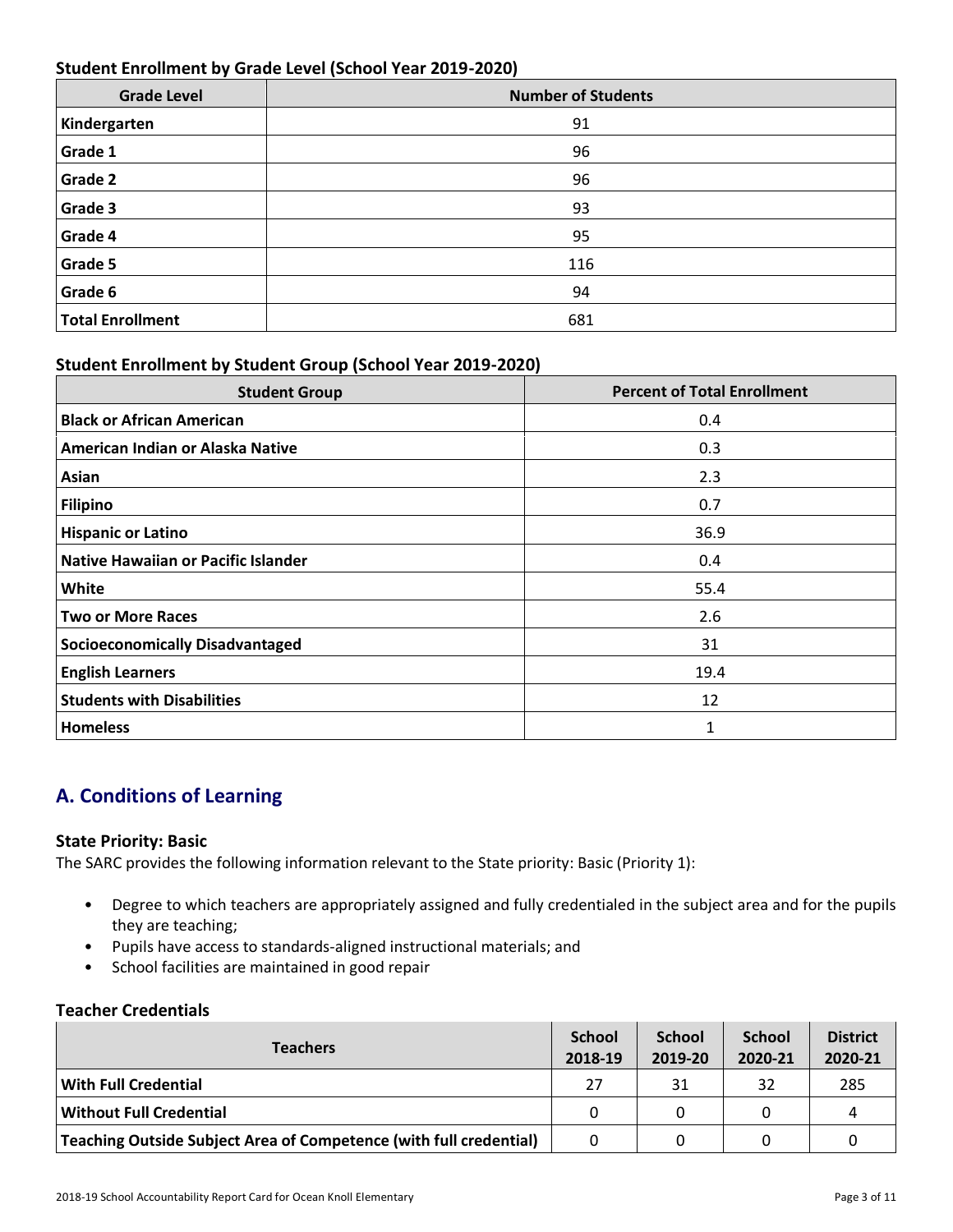### **Teacher Misassignments and Vacant Teacher Positions**

| <b>Indicator</b>                               | 2018-19 | 2019-20 | 2020-21 |
|------------------------------------------------|---------|---------|---------|
| Misassignments of Teachers of English Learners |         |         |         |
| Total Teacher Misassignments*                  |         |         |         |
| Vacant Teacher Positions                       |         |         |         |

Note: "Misassignments" refers to the number of positions filled by teachers who lack legal authorization to teach that grade level, subject area, student group, etc. \*Total Teacher Misassignments includes the number of Misassignments of Teachers of English Learners.

### **Quality, Currency, Availability of Textbooks and Other Instructional Materials (School Year 2020-2021)**

#### **Year and month in which data were collected:** September, 2020

| Subject                       | <b>Textbooks and Other Instructional</b><br><b>Materials/year of Adoption</b> | <b>From Most</b><br>Recent<br><b>Adoption?</b> | <b>Percent Students</b><br><b>Lacking Own</b><br><b>Assigned Copy</b> |
|-------------------------------|-------------------------------------------------------------------------------|------------------------------------------------|-----------------------------------------------------------------------|
| <b>Reading/Language Arts</b>  | National Geographic/2017                                                      | Yes                                            | O                                                                     |
| <b>Mathematics</b>            | Scott Foresman-Addison Wesley/2009                                            | Yes                                            | 0                                                                     |
| <b>Science</b>                | Houghton Mifflin/2007                                                         | Yes                                            | 0                                                                     |
| <b>History-Social Science</b> | Harcourt/2006                                                                 | Yes                                            | 0                                                                     |

Note: Cells with N/A values do not require data.

### **School Facility Conditions and Planned Improvements**

Ocean Knoll Elementary School provides a safe and clean environment for students, staff, and the community. School facilities are all up-to-date and provide adequate space for students and staff. The school was built in 1957 and currently includes a library, multi-purpose room, staff lounge, 29 permanent classrooms and two playgrounds. The auditorium remodel was completed in January 2007. In August 2010, the blacktop was repaired and resurfaced and the drainage was corrected on the campus lawn. For 2010-2011, the carpet was replaced in most of the classrooms. In 2011-2012 the four student restrooms were are equipped with hand air dryers as part of the district's Green Initiative. In 2016, all classrooms received new windows and furniture. Solatubes were also installed in all classrooms that year. Additionally, in 2016 the portable classrooms were removed and replaced with 8 permanent classrooms. A new black top play area and ball wall was also installed.

District maintenance supervisors are proactive and conduct inspections at school sites on a continual basis. Repairs necessary to keep the school in good repair and working order are completed in a timely manner. A work order process is used to ensure efficient service and that emergency repairs are given the highest priority. District maintenance has indicated that 100% of all toilets on school grounds are in working order.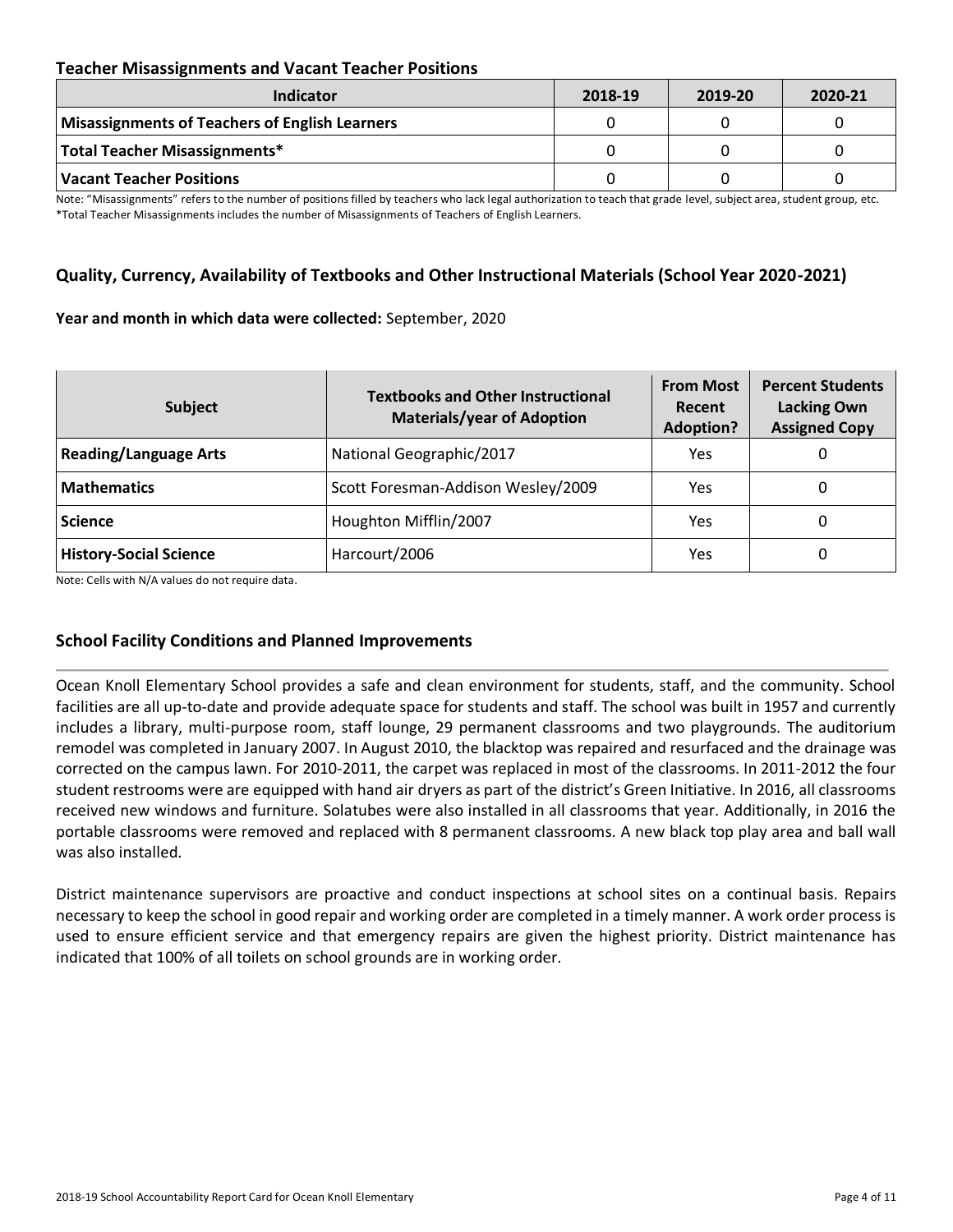### **School Facility Good Repair Status**

Using the **most recently collected** FIT data (or equivalent), provide the following:

- Determination of repair status for systems listed
- Description of any needed maintenance to ensure good repair
- The year and month in which the data were collected
- The rate for each system inspected
- The overall rating

#### **Year and month of the most recent FIT report:** February 25, 2020

| <b>System Inspected</b>                                                       | <b>Rating</b> | <b>Repair Needed and Action Taken or Planned</b> |
|-------------------------------------------------------------------------------|---------------|--------------------------------------------------|
| <b>Systems: Gas Leaks,</b><br><b>Mechanical/HVAC, Sewer</b>                   | Good          |                                                  |
| <b>Interior: Interior Surfaces</b>                                            | Good          |                                                  |
| <b>Cleanliness: Overall Cleanliness,</b><br><b>Pest/ Vermin Infestation</b>   | Good          |                                                  |
| <b>Electrical: Electrical</b>                                                 | Good          |                                                  |
| Restrooms/Fountains: Restrooms,<br>Sinks/Fountains                            | Good          |                                                  |
| <b>Safety: Fire Safety, Hazardous</b><br><b>Materials</b>                     | Good          |                                                  |
| <b>Structural: Structural Damage,</b><br><b>Roofs</b>                         | Good          |                                                  |
| <b>External: Playground/School</b><br>Grounds, Windows/<br>Doors/Gates/Fences | Good          |                                                  |
| <b>Overall Rating</b>                                                         | Exemplary     |                                                  |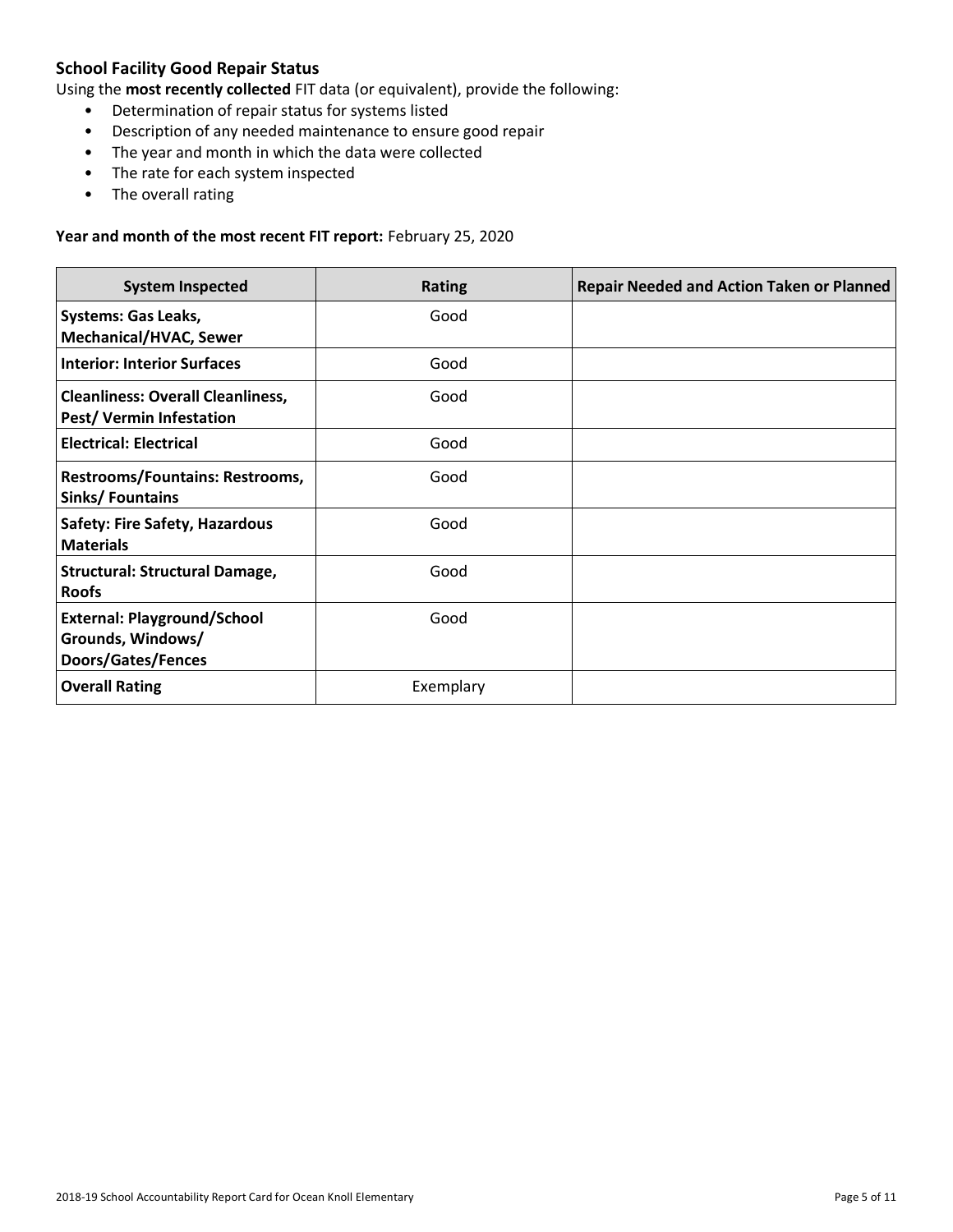# **B. Pupil Outcomes**

### **State Priority: Pupil Achievement**

The SARC provides the following information relevant to the State priority: Pupil Achievement (Priority 4):

- **Statewide assessments** (i.e., California Assessment of Student Performance and Progress [CAASPP] System, which includes the Smarter Balanced Summative Assessments for students in the general education population and the California Alternate Assessments [CAAs] for English language arts/literacy [ELA] and mathematics given in grades three through eight and grade eleven. Only eligible students may participate in the administration of the CAAs. CAAs items are aligned with alternate achievement standards, which are linked with the Common Core State Standards [CCSS] for students with the most significant cognitive disabilities); and
- The percentage of students who have successfully completed courses that satisfy the requirements for entrance to the University of California and the California State University, or career technical education sequences or programs of study.

## **CAASPP Test Results in ELA and Mathematics for All Students Grades Three through Eight and Grade Eleven**

### **Percentage of Students Meeting or Exceeding the State Standard**

| <b>Subject</b>                                                       | <b>School</b><br>2018-19 | <b>School</b><br>2019-20 | <b>District</b><br>2018-19 | <b>District</b><br>2019-20 | <b>State</b><br>2018-19 | <b>State</b><br>2019-20 |
|----------------------------------------------------------------------|--------------------------|--------------------------|----------------------------|----------------------------|-------------------------|-------------------------|
| <b>English Language Arts/Literacy</b><br>$\vert$ (grades 3-8 and 11) | 71                       | N/A                      | 75                         | N/A                        | 50                      | N/A                     |
| <b>Mathematics</b><br>$\sqrt{\frac{1}{2}}$ (grades 3-8 and 11)       | 67                       | N/A                      | 71                         | N/A                        | 39                      | N/A                     |

Note: Cells with N/A values do not require data.

Note: The 2019-2020 data are not available. Due to the COVID-19 pandemic, Executive Order N-30-20 was issued which waived the requirement for statewide testing for the 2019-2020 school year.

Note: Percentages are not calculated when the number of students tested is ten or less, either because the number of students in this category is too small for statistical accuracy or to protect student privacy.

Note: ELA and mathematics test results include the Smarter Balanced Summative Assessment and the CAA. The "Percent Met or Exceeded" is calculated by taking the total number of students who met or exceeded the standard on the Smarter Balanced Summative Assessment plus the total number of students who met the standard (i.e., achieved Level 3-Alternate) on the CAAs divided by the total number of students who participated in both assessments.

### **CAASPP Test Results in ELA by Student Group**

### **Grades Three through Eight and Grade Eleven (School Year 2019-2020)**

| <b>Student Group</b>                | <b>Total</b><br><b>Enrollment</b> | <b>Number</b><br><b>Tested</b> | Percent<br><b>Tested</b> | Percent<br><b>Not</b><br><b>Tested</b> | Percent<br>Met or<br><b>Exceeded</b> |
|-------------------------------------|-----------------------------------|--------------------------------|--------------------------|----------------------------------------|--------------------------------------|
| <b>All Students</b>                 | N/A                               | N/A                            | N/A                      | N/A                                    | N/A                                  |
| <b>Male</b>                         | N/A                               | N/A                            | N/A                      | N/A                                    | N/A                                  |
| Female                              | N/A                               | N/A                            | N/A                      | N/A                                    | N/A                                  |
| <b>Black or African American</b>    | N/A                               | N/A                            | N/A                      | N/A                                    | N/A                                  |
| American Indian or Alaska Native    | N/A                               | N/A                            | N/A                      | N/A                                    | N/A                                  |
| Asian                               | N/A                               | N/A                            | N/A                      | N/A                                    | N/A                                  |
| <b>Filipino</b>                     | N/A                               | N/A                            | N/A                      | N/A                                    | N/A                                  |
| <b>Hispanic or Latino</b>           | N/A                               | N/A                            | N/A                      | N/A                                    | N/A                                  |
| Native Hawaiian or Pacific Islander | N/A                               | N/A                            | N/A                      | N/A                                    | N/A                                  |
| White                               | N/A                               | N/A                            | N/A                      | N/A                                    | N/A                                  |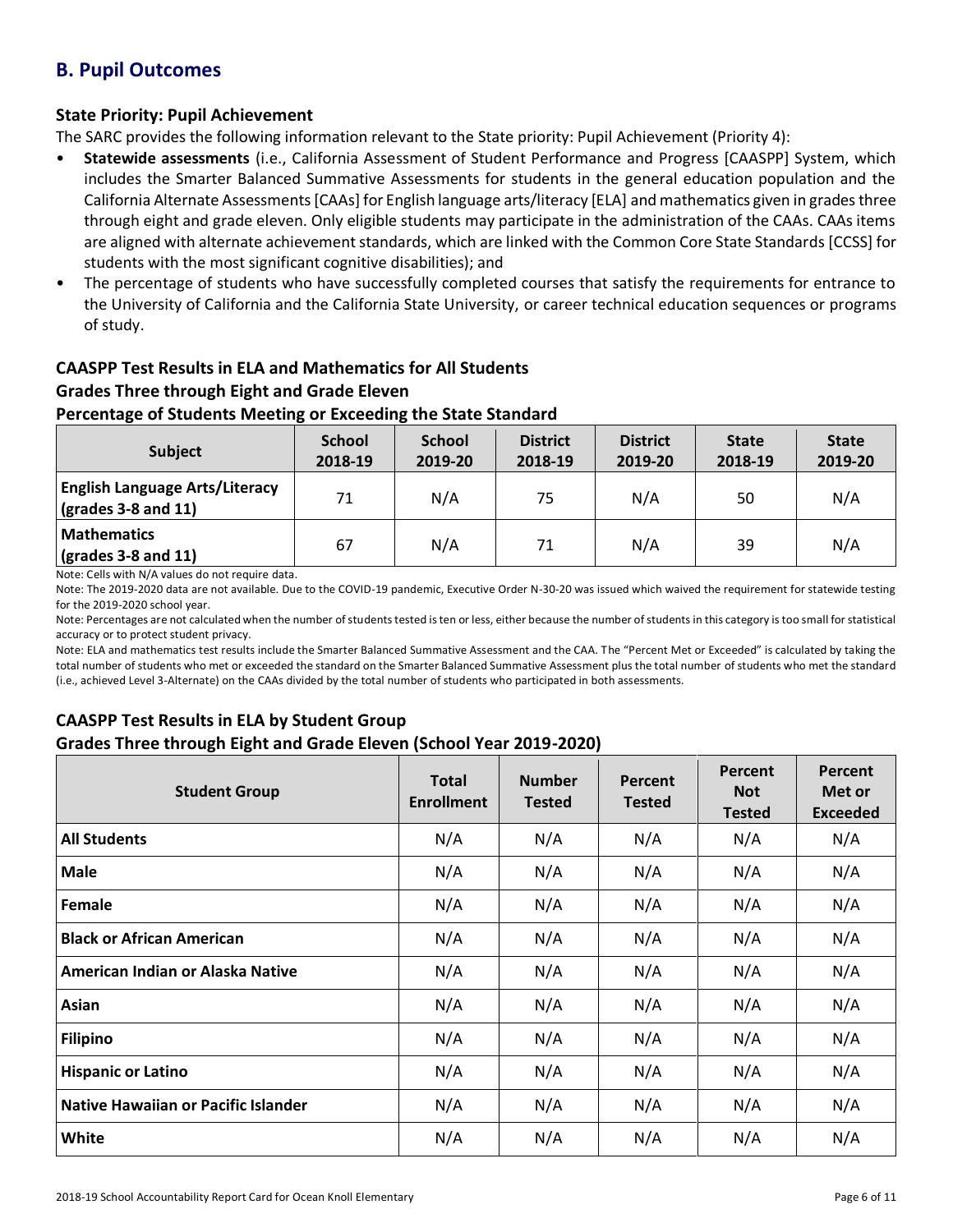| <b>Student Group</b>                                 | <b>Total</b><br><b>Enrollment</b> | <b>Number</b><br><b>Tested</b> | Percent<br><b>Tested</b> | Percent<br><b>Not</b><br><b>Tested</b> | Percent<br>Met or<br><b>Exceeded</b> |
|------------------------------------------------------|-----------------------------------|--------------------------------|--------------------------|----------------------------------------|--------------------------------------|
| <b>Two or More Races</b>                             | N/A                               | N/A                            | N/A                      | N/A                                    | N/A                                  |
| <b>Socioeconomically Disadvantaged</b>               | N/A                               | N/A                            | N/A                      | N/A                                    | N/A                                  |
| <b>English Learners</b>                              | N/A                               | N/A                            | N/A                      | N/A                                    | N/A                                  |
| <b>Students with Disabilities</b>                    | N/A                               | N/A                            | N/A                      | N/A                                    | N/A                                  |
| <b>Students Receiving Migrant Education Services</b> | N/A                               | N/A                            | N/A                      | N/A                                    | N/A                                  |
| <b>Foster Youth</b>                                  | N/A                               | N/A                            | N/A                      | N/A                                    | N/A                                  |
| <b>Homeless</b>                                      | N/A                               | N/A                            | N/A                      | N/A                                    | N/A                                  |

Note: Cells with N/A values do not require data.

Note: The 2019-2020 data are not available. Due to the COVID-19 pandemic, Executive Order N-30-20 was issued which waived the requirement for statewide testing for the 2019-2020 school year.

### **CAASPP Test Results in Mathematics by Student Group Grades Three through Eight and Grade Eleven (School Year 2019-2020)**

| <b>Student Group</b>                                 | <b>Total</b><br><b>Enrollment</b> | <b>Number</b><br><b>Tested</b> | Percent<br><b>Tested</b> | Percent<br><b>Not</b><br><b>Tested</b> | Percent<br>Met or<br><b>Exceeded</b> |
|------------------------------------------------------|-----------------------------------|--------------------------------|--------------------------|----------------------------------------|--------------------------------------|
| <b>All Students</b>                                  | N/A                               | N/A                            | N/A                      | N/A                                    | N/A                                  |
| <b>Male</b>                                          | N/A                               | N/A                            | N/A                      | N/A                                    | N/A                                  |
| <b>Female</b>                                        | N/A                               | N/A                            | N/A                      | N/A                                    | N/A                                  |
| <b>Black or African American</b>                     | N/A                               | N/A                            | N/A                      | N/A                                    | N/A                                  |
| American Indian or Alaska Native                     | N/A                               | N/A                            | N/A                      | N/A                                    | N/A                                  |
| <b>Asian</b>                                         | N/A                               | N/A                            | N/A                      | N/A                                    | N/A                                  |
| <b>Filipino</b>                                      | N/A                               | N/A                            | N/A                      | N/A                                    | N/A                                  |
| <b>Hispanic or Latino</b>                            | N/A                               | N/A                            | N/A                      | N/A                                    | N/A                                  |
| <b>Native Hawaiian or Pacific Islander</b>           | N/A                               | N/A                            | N/A                      | N/A                                    | N/A                                  |
| White                                                | N/A                               | N/A                            | N/A                      | N/A                                    | N/A                                  |
| <b>Two or More Races</b>                             | N/A                               | N/A                            | N/A                      | N/A                                    | N/A                                  |
| <b>Socioeconomically Disadvantaged</b>               | N/A                               | N/A                            | N/A                      | N/A                                    | N/A                                  |
| <b>English Learners</b>                              | N/A                               | N/A                            | N/A                      | N/A                                    | N/A                                  |
| <b>Students with Disabilities</b>                    | N/A                               | N/A                            | N/A                      | N/A                                    | N/A                                  |
| <b>Students Receiving Migrant Education Services</b> | N/A                               | N/A                            | N/A                      | N/A                                    | N/A                                  |
| <b>Foster Youth</b>                                  | N/A                               | N/A                            | N/A                      | N/A                                    | N/A                                  |
| <b>Homeless</b>                                      | N/A                               | N/A                            | N/A                      | N/A                                    | N/A                                  |

Note: Cells with N/A values do not require data.

Note: The 2019-2020 data are not available. Due to the COVID-19 pandemic, Executive Order N-30-20 was issued which waived the requirement for statewide testing for the 2019-2020 school year.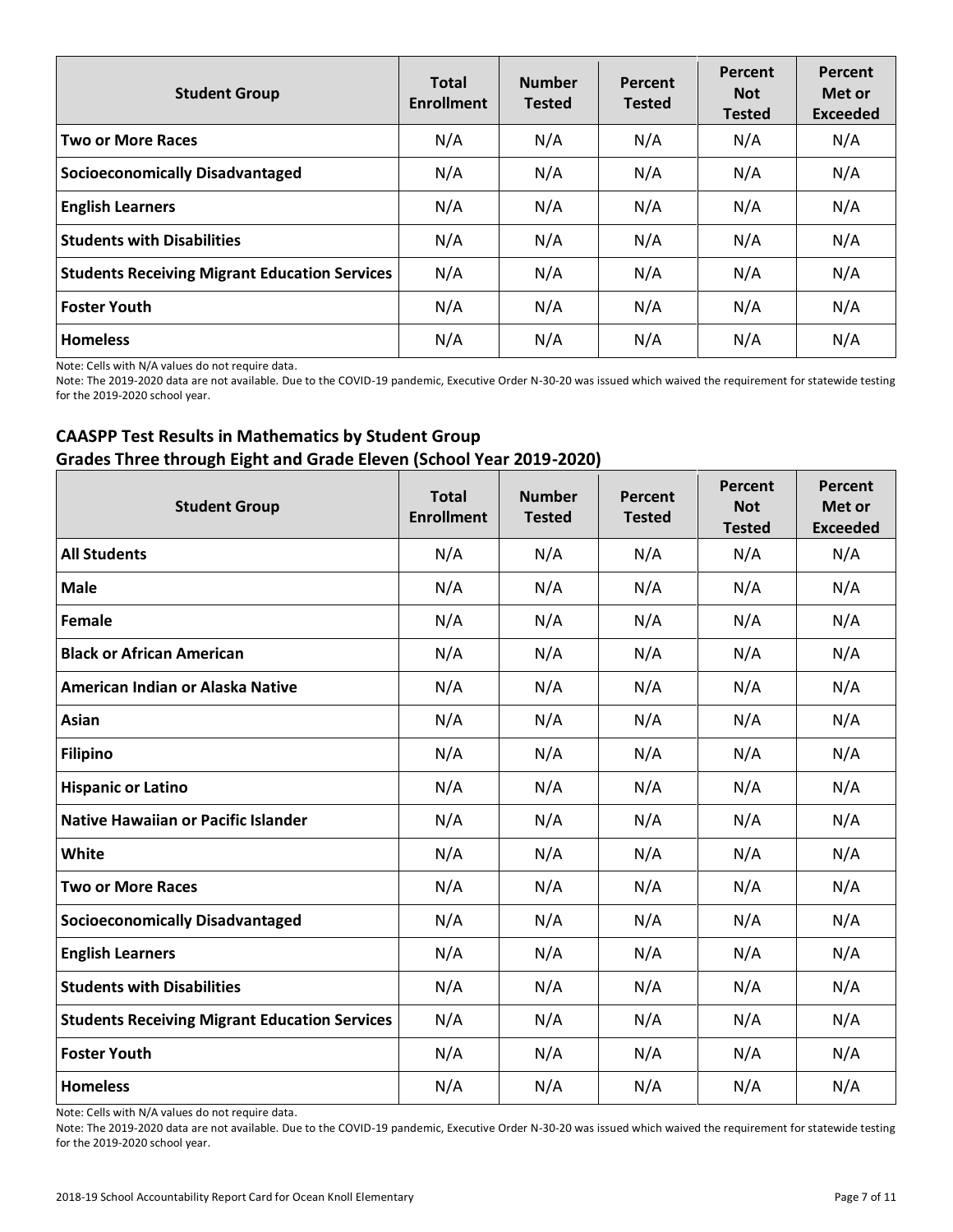### **CAASPP Test Results in Science for All Students Grades Five, Eight, and High School Percentage of Students Meeting or Exceeding the State Standard**

| <b>Subject</b>                        | <b>School</b><br>2018-19 | <b>School</b><br>2019-20 | <b>District</b><br>2018-19 | <b>District</b><br>2019-20 | <b>State</b><br>2018-19 | <b>State</b><br>2019-20 |
|---------------------------------------|--------------------------|--------------------------|----------------------------|----------------------------|-------------------------|-------------------------|
| Science (grades 5, 8 and high school) | 53                       | N/A                      | 59                         | N/A                        | 30                      | N/A                     |

Note: Cells with N/A values do not require data.

Note: The 2019-2020 data are not available. Due to the COVID-19 pandemic, Executive Order N-30-20 was issued which waived the requirement for statewide testing for the 2019-2020 school year.

Note: The new California Science Test (CAST) was first administered operationally in the 2018-2019 school year.

### **State Priority: Other Pupil Outcomes**

The SARC provides the following information relevant to the State priority: Other Pupil Outcomes (Priority 8):

Pupil outcomes in the subject areas of physical education.

### **California Physical Fitness Test Results (School Year 2019-2020)**

| <b>Grade Level</b> | <b>Percentage of Students</b><br><b>Meeting Four of Six</b><br><b>Fitness Standards</b> | <b>Percentage of Students</b><br><b>Meeting Five of Six</b><br><b>Fitness Standards</b> | <b>Percentage of Students</b><br><b>Meeting Six of Six</b><br><b>Fitness Standards</b> |  |
|--------------------|-----------------------------------------------------------------------------------------|-----------------------------------------------------------------------------------------|----------------------------------------------------------------------------------------|--|
|                    | N/A                                                                                     | N/A                                                                                     | N/A                                                                                    |  |
|                    | N/A                                                                                     | N/A                                                                                     | N/A                                                                                    |  |
| 9                  | N/A                                                                                     | N/A                                                                                     | N/A                                                                                    |  |

Note: Cells with N/A values do not require data.

Note: The 2019–2020 data are not available. Due to the COVID-19 pandemic, Executive Order N-56-20 was issued which waived the requirement to administer the physical fitness performance test for the 2019–2020 school year.

# **C. Engagement**

### **State Priority: Parental Involvement**

The SARC provides the following information relevant to the State priority: Parental Involvement (Priority 3):

• Efforts the school district makes to seek parent input in making decisions for the school district and each school site

### **Opportunities for Parental Involvement (School Year 2020-2021)**

Parents and the community are very supportive of the educational programs at Ocean Knoll Elementary School. Ocean Knoll's Parent Involvement Policy is reviewed annually during the Title 1 Parent Meeting and by the School Site Council. Numerous programs and activities are made possible by the generous contributions made by organizations and the fundraising activities sponsored by the PTA.

Ocean Knoll Elementary School offers a variety of events, programs, and activities throughout the school year for parents to become actively involved in their child's school and education. Due to the COVID-19 pandemic our typical events have been postponed or have moved to a virtual format. The following are typical activities, events or programs in which parents can become involved: Open House, Back-to-School Night, Parent Education Nights; PTA, SSC, and ELAC meetings, Arts Ed, school garden, Fiesta, Holiday Sharing, Dol-Fun Days, classroom speaking or volunteering; and lunchtime clubs and activities as well as district committees.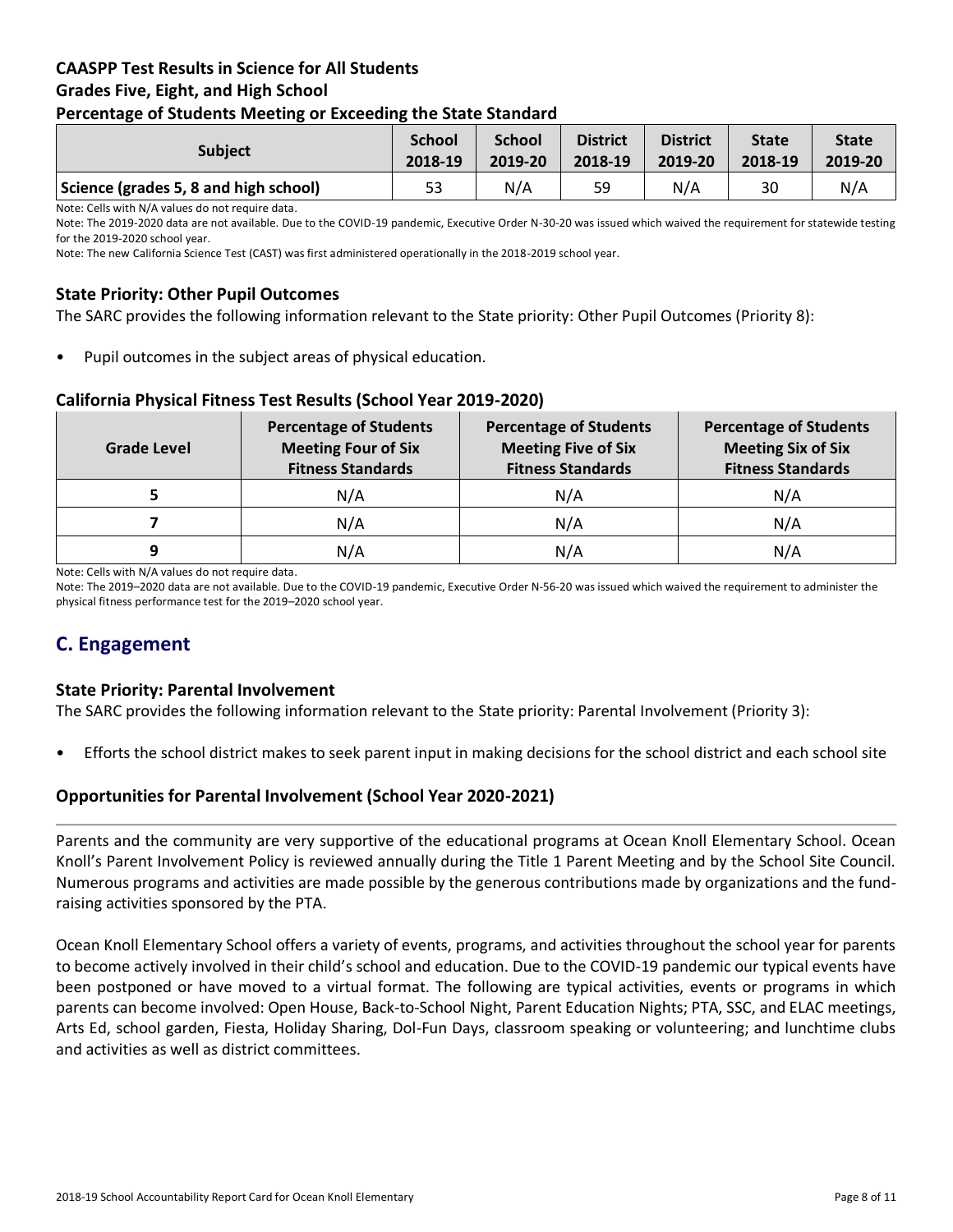### **State Priority: School Climate**

The SARC provides the following information relevant to the State priority: School Climate (Priority 6):

- Pupil suspension rates;
- Pupil expulsion rates; and
- Other local measures on the sense of safety.

### **Suspensions and Expulsions**

### **(data collected between July through June, each full school year respectively)**

| Rate               | <b>School</b><br>2017-18 | <b>School</b><br>2018-19 | <b>District</b><br>2017-18 | <b>District</b><br>2018-19 | <b>State</b><br>2017-18 | <b>State</b><br>2018-19 |
|--------------------|--------------------------|--------------------------|----------------------------|----------------------------|-------------------------|-------------------------|
| <b>Suspensions</b> | 0.1                      | 0.0                      | 0.4                        | 0.2                        | 3.5                     | 3.5                     |
| <b>Expulsions</b>  | 0.0                      | 0.0                      | 0.0                        | 0.0                        | 0.1                     | 0.1                     |

### **Suspensions and Expulsions for School Year 2019-2020 Only**

### **(data collected between July through February, partial school year due to the COVID-19 pandemic)**

| Rate               | <b>School</b><br>2019-20 | <b>District</b><br>2019-20 | <b>State</b><br>2019-20 |
|--------------------|--------------------------|----------------------------|-------------------------|
| <b>Suspensions</b> |                          | 10                         |                         |
| <b>Expulsions</b>  |                          |                            |                         |

Note: The 2019-2020 suspensions and expulsions rate data are not comparable to prior year data because the 2019-2020 school year is a partial school year due to the COVID-19 crisis. As such, it would be inappropriate to make any comparisons in rates of suspensions and expulsions in the 2019-2020 school year compared to prior years.

### **School Safety Plan (School Year 2020-2021)**

Maintaining a safe, clean, and orderly environment is a top priority and essential to teaching and learning. The Comprehensive School Safety Plan (CSSP) is developed by Ocean Knoll Elementary in consultation with local law enforcement/emergency preparedness staff, School Site Council (SSC) and Administrative Services in order to comply with Senate Bill 187. The CSSP includes: Annual Schools Safety Data, School Safety Policies and Procedures, Emergency Preparedness Procedures, and Emergency Plans and Protocols. It was most recently updated and reviewed in October 2020 and accepted by the Board of Trustees in November 2020.

We conduct regularly scheduled safety drills including fire, shelter-in-place, lockdown and earthquake. We practice evacuation procedures for fire, procedures for disaster preparedness, and to be ready to respond to the possibility of strangers or dangers on campus. Our district maintenance and site custodial personnel routinely check all play equipment for safety and make recommendations for proactive maintenance. To ensure safety during instructional hours, the perimeter gates of the site are locked immediately after entry each morning and reopened only at dismissal. During school hours, all visitors are required to present an ID for processing via our Raptor Visitor System. Additionally, our site is alarmed during non-school hours. To monitor all school sites, each school is equipped with surveillance cameras. We have a strong partnership with the San Diego County Sheriff's Department North Coastal Station in Encinitas, the Carlsbad Police Department and our Carlsbad School Resource Officers. All staff takes pride in our school and work together to maintain a well-kept and safe facility.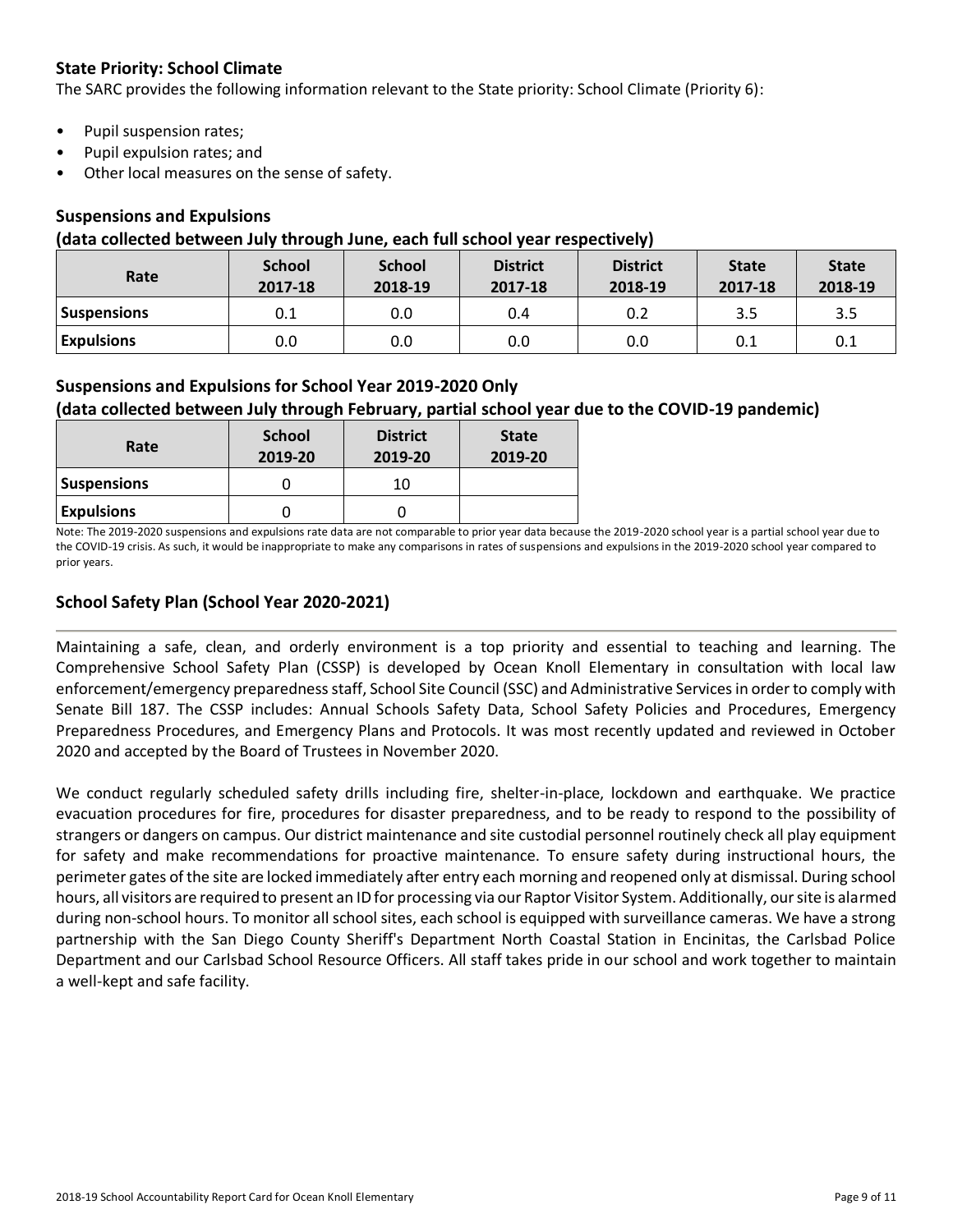# **D. Other SARC Information**

The information in this section is required to be in the SARC but is not included in the state priorities for LCFF.

| Grade<br>Level | <b>Average</b><br><b>Class</b><br><b>Size</b> | # of<br><b>Size</b><br>$1 - 20$ | # of<br><b>Size</b><br>$21 - 32$ | 2017-18  2017-18  2017-18  2017-18  2018-19  2018-19  2018-19  2018-19  2019-20  2019-20  2019-20  2019-20  <br># of<br> Classes* Classes* Classes* <br><b>Size</b><br>$33+$ | Average<br><b>Class</b><br><b>Size</b> | # of<br><b>Size</b><br>$1 - 20$ | # of<br> Classes* Classes* Classes*  Class<br><b>Size</b><br>$21 - 32$ | # of<br><b>Size</b><br>$33+$ | <b>Average</b><br><b>Size</b> | # of<br><b>Size</b><br>$1 - 20$ | # of<br><b>Size</b><br>21-32 | # of<br> Classes* Classes* Classes*<br><b>Size</b><br>$33+$ |
|----------------|-----------------------------------------------|---------------------------------|----------------------------------|------------------------------------------------------------------------------------------------------------------------------------------------------------------------------|----------------------------------------|---------------------------------|------------------------------------------------------------------------|------------------------------|-------------------------------|---------------------------------|------------------------------|-------------------------------------------------------------|
| К              | 23                                            |                                 | 4                                |                                                                                                                                                                              | 24                                     |                                 | 4                                                                      | 4                            | 23                            |                                 |                              |                                                             |
| $\mathbf{1}$   | 24                                            |                                 | 4                                |                                                                                                                                                                              | 24                                     |                                 | 4                                                                      |                              | 24                            |                                 | 4                            |                                                             |
| $\overline{2}$ | 24                                            |                                 | 4                                |                                                                                                                                                                              | 23                                     |                                 | 4                                                                      |                              | 24                            | 4                               |                              |                                                             |
| 3              | 24                                            |                                 | 5                                |                                                                                                                                                                              | 24                                     |                                 | 4                                                                      |                              | 24                            |                                 | 3                            |                                                             |
| 4              | 31                                            |                                 | 3                                |                                                                                                                                                                              | 31                                     |                                 | 4                                                                      |                              | 31                            |                                 | 3                            |                                                             |
| 5              | 31                                            |                                 | $\overline{2}$                   |                                                                                                                                                                              | 28                                     |                                 | 3                                                                      |                              | 29                            |                                 | 4                            |                                                             |
| 6              | 31                                            |                                 | 3                                |                                                                                                                                                                              | 31                                     |                                 | 3                                                                      |                              | 31                            |                                 | 3                            |                                                             |
| Other**        |                                               |                                 |                                  |                                                                                                                                                                              |                                        |                                 |                                                                        |                              | 23                            |                                 |                              |                                                             |

### **Average Class Size and Class Size Distribution (Elementary)**

\*Number of classes indicates how many classes fall into each size category (a range of total students per class).

\*\* "Other" category is for multi-grade level classes.

### **Ratio of Pupils to Academic Counselor (School Year 2019-2020)**

| Title                | Ratio |
|----------------------|-------|
| Academic Counselors* |       |

\*One full time equivalent (FTE) equals one staff member working full time; one FTE could also represent two staff members who each work 50 percent of full time.

### **Student Support Services Staff (School Year 2019-2020)**

| <b>Title</b>                                                         | Number of FTE*<br><b>Assigned to School</b> |
|----------------------------------------------------------------------|---------------------------------------------|
| <b>Counselor (Academic, Social/Behavioral or Career Development)</b> |                                             |
| Library Media Teacher (Librarian)                                    |                                             |
| Library Media Services Staff (Paraprofessional)                      |                                             |
| Psychologist                                                         |                                             |
| <b>Social Worker</b>                                                 |                                             |
| <b>Nurse</b>                                                         |                                             |
| Speech/Language/Hearing Specialist                                   |                                             |
| <b>Resource Specialist (non-teaching)</b>                            |                                             |
| <b>Other</b>                                                         | 4.3                                         |

\*One Full Time Equivalent (FTE) equals one staff member working full time; one FTE could also represent two staff members who each work 50 percent of full time.